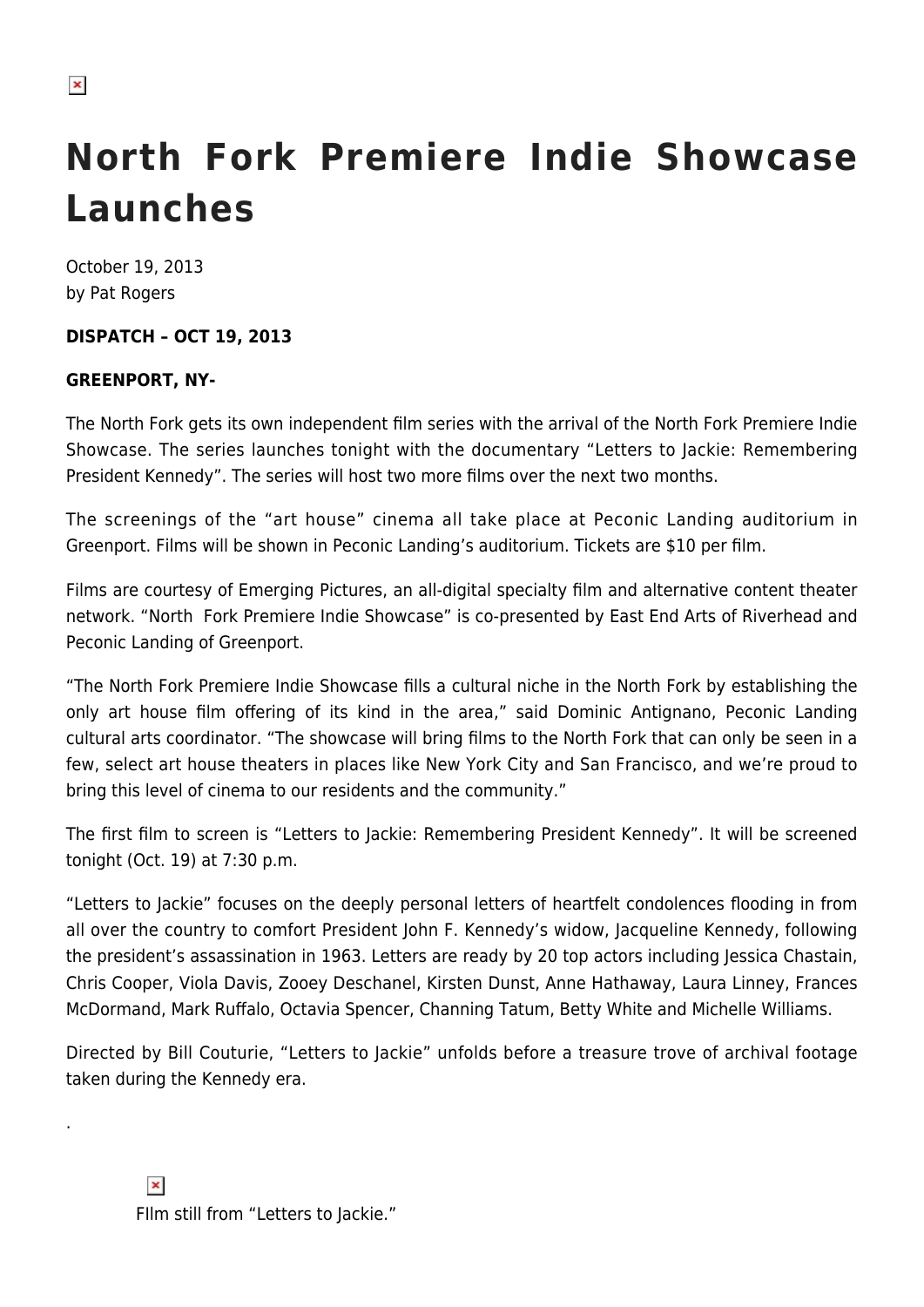Next on tap is "The Hunt". Directed and co-written by Thomas Vinterberg, the film is a disturbing depiction of how a lie becomes the truth when gossip, doubt and malice are allowed to flourish and ignite a witch-hunt that soon threatens to destroy an innocent man's life.

Mads Mikkelsen won the Best Actor Award at the 2012 Cannes Film Festival for his penetrating portrayal of Lucas, a former school teacher who has been forced to start over having overcome a tough divorce and the loss of his job. Just as things begin to go his way, Lucas's life is shattered when an untruthful remark throws his small community into a collective state of hysteria. As the lie spreads, the former school teacher is forced to fight a lonely fight for his life and dignity.

The film will be shown in Peconic Landing's auditorium Saturday, Nov. 23, at 7:30 p.m.

 $\pmb{\times}$ Film still from "The Hunt."

.

.

.

.

.

The series final screening is "Midnight's Children", an an epic film from Oscar-nominated director Deepa Mehta, based on the Booker Prize winning novel by Salman Rushdie.

At the stroke of midnight on Aug. 15, 1947, as India proclaims independence from Great Britain, two newborn babies are switched by a nurse in a Bombay hospital. Saleem Sinai, the illegitimate son of a poor woman, and Shiva, the offspring of a wealthy couple, are fated to live the destiny meant for each other.

Their lives become mysteriously intertwined and are inextricably linked to India's whirlwind journey of triumphs and disasters. From the unlikely romance of Saleem's grandparents to the birth of his own son, Midnight's Children is a journey at once sweeping in scope and yet intimate in tone. Hopeful, comic and magical, the film conjures images and characters as rich and unforgettable as India herself.

"Midnight's Children" will screen on Saturday, Dec. 21, at 7:30pm.

 $\pmb{\times}$ 

Film still from "Midnight's Çhildren."

The new series joins other arts and cultural programming offered by Peconic Landing. These include art workshops, lectures and an outdoor sculpture park that's enjoyed by residences and the public.